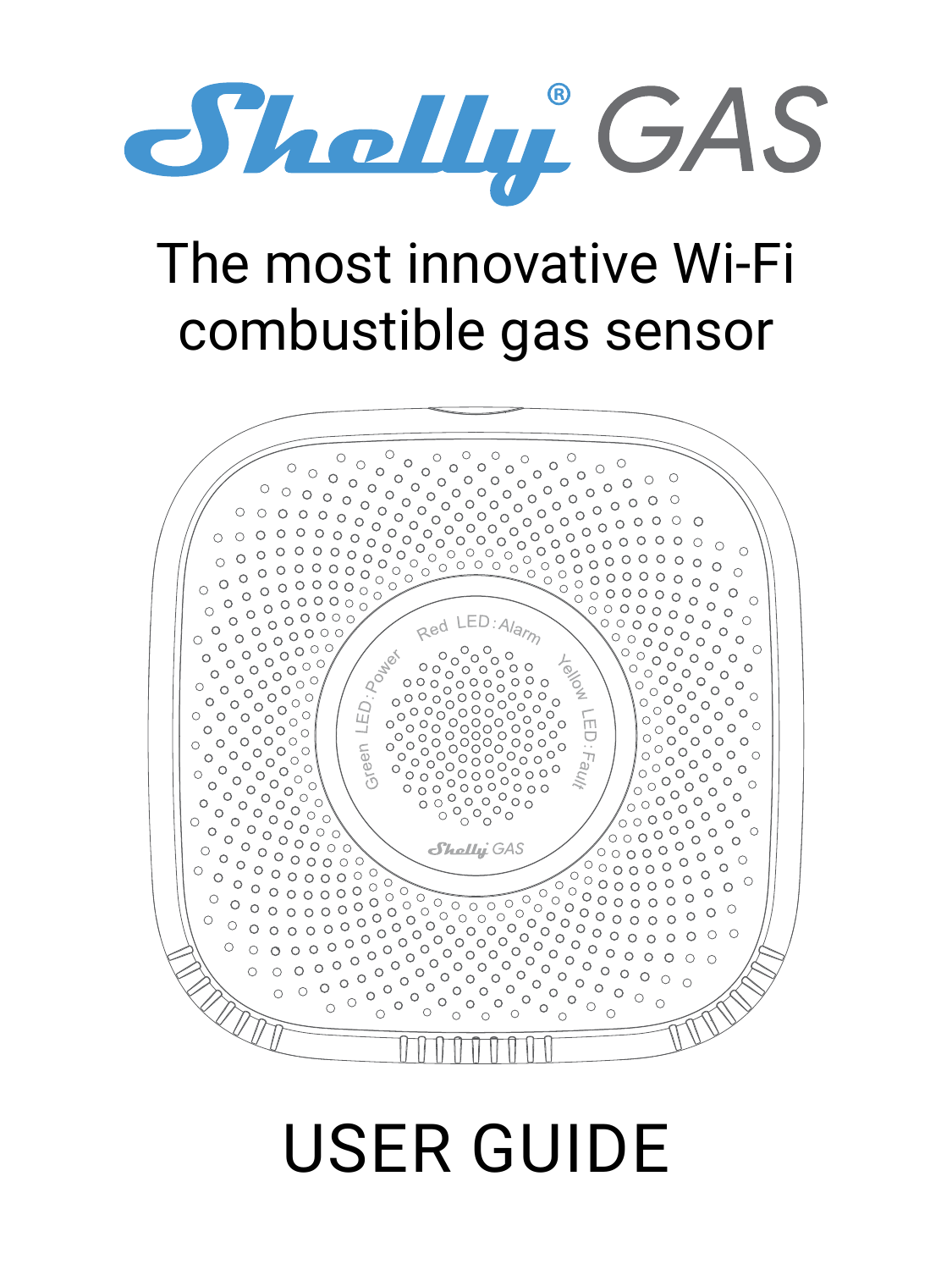**User guide**

Shelly Gas by Allterco Robotics is intended to be placed, where combustible gas\* is used in order to detect and alarm potential gas leakages in the room/area. Shelly Gas is powered directly from the grid. Shelly may work as a standalone device or as an accessory to a home automation controller.

\* Shelly Gas comes in two variants - **Shelly Gas CNG** and **Shelly Gas LPG.** They are two separate products intended for different type of gas detection. If you are not sure about your Shelly Gas gas detection type is please check the markings on the back of the product.

# **Specification**

**Power supply:** 110-230V ±10% 50/60Hz AC

#### **Gas types detected:**

- Shelly GAS CNG compressed natural gas
- Shelly Gas LPG liquefied petroleum gas

#### **Complies with EU standards:**

- RE Directive 2014/53/EU
- LVD 2014/35/EU
- EMC 2004/108/WE
- RoHS2 2011/65/UE

# **Wi-Fi LED states**

- **• STA mode with cloud connection** static
- **• STA mode without cloud connection** static, blink each 5 sec
- **• STA mode without interner connection** static, blink each 3 sec
- **• AP mode** blink once per second

## **Sound alarms**

**• Sensor warm up starts upon power on** - two short beeps per second.

**Working temperature:** 0° ÷ 40 °C **Radio signal power:** 1mW **Radio protocol:** WiFi 802.11 b/g/n **Frequency:** 2400 – 2500 MHz; **Operational range:**

- up to 50 m outdoors
- up to 30 m indoors

**Dimensions (HxWxL):**

- Without plug 90x90x38 mm
- With plug 90x90x60 mm

**Electrical consumption:** < 1 W **Alarm Sound:** 70dB (at 1m)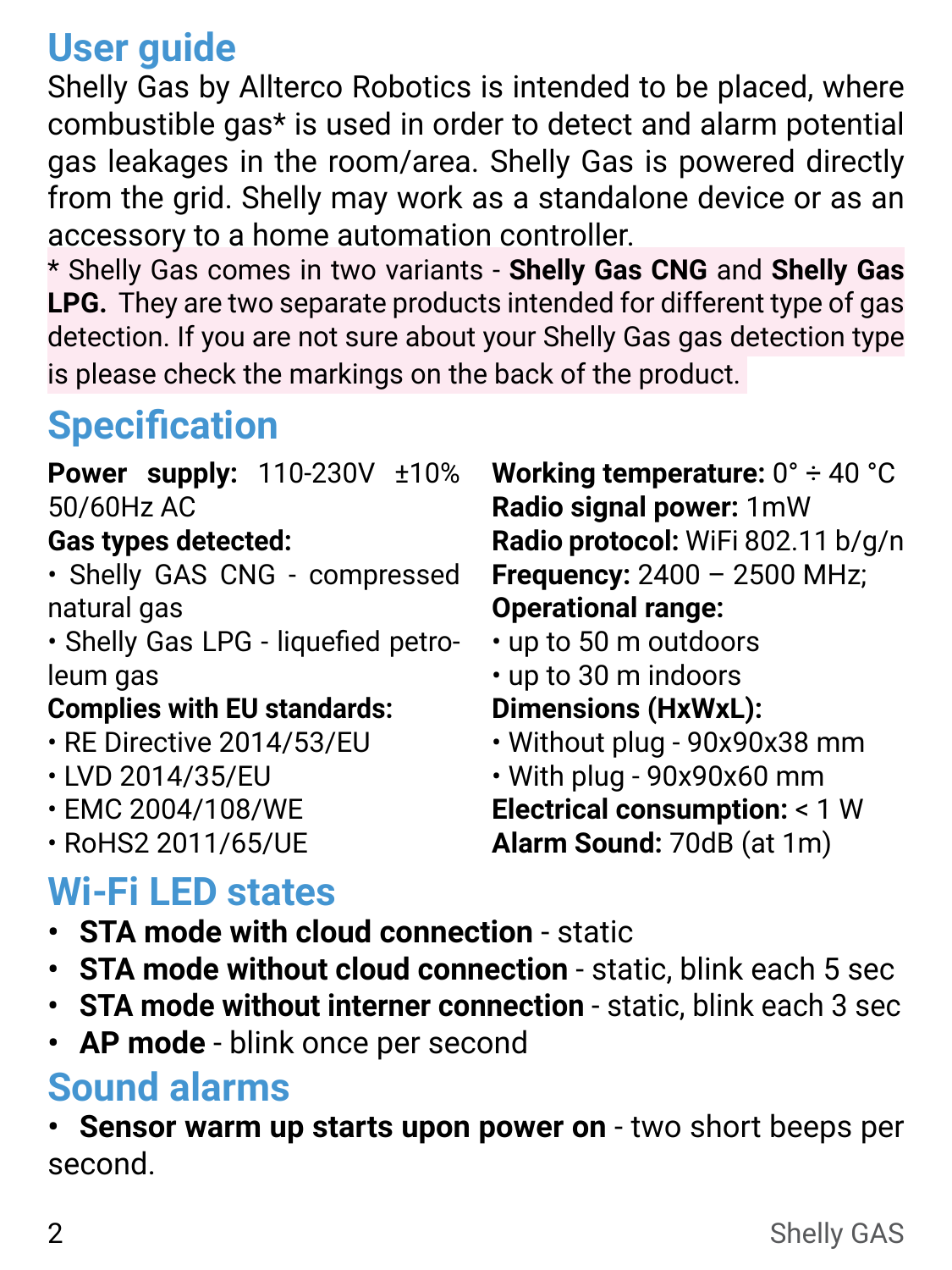- **• Success of sensor warming up** оne long beep per second
- **• Sensor fault** long beep once per second until sensor is recovered from fault
- **• Device self test** three short beeps twice per second
- **• Mild gas leak** long beep once per second, until gas leakage is not present or if switching to "Heavy gas leak" mode
- **• Heavy gas leak** The device beeps for five seconds with one second pause until gas leakage is not present
- **• Successful self test** long beep once per second

#### **Installation Instructions**

**!CAUTION -** Before beginning the installation please read the accompanying documentation carefully and completely. Failure to follow recommended procedures could lead to malfunction, danger to your life or violation of the law. Allterco Robotics is not responsible for any loss or damage in case of incorrect installation or operation of this device.

**!CAUTION -** Use the Device only with power grid which complies with all applicable regulations. Short circuit in the power grid may damage it.

**!CAUTION -** Do not allow children to play with the device, especially with the Power Button. Keep the devices for remote control of Shelly (mobile phones, tablets, PCs) away from children.

# **Initial Inclusion**

Place Shelly into the power socket, in the room where you want to use it.

**•** For **CNG** gas detection the Shelly Gas CNG unit is best to be placed 0.3~1m below ceiling vertically and 1.5m away from the natural gas source.

**•** For **LPG** gas detection the Shelly Gas LPG unit is best to be placed 0.3m above floor, and within 1.5m from gas source.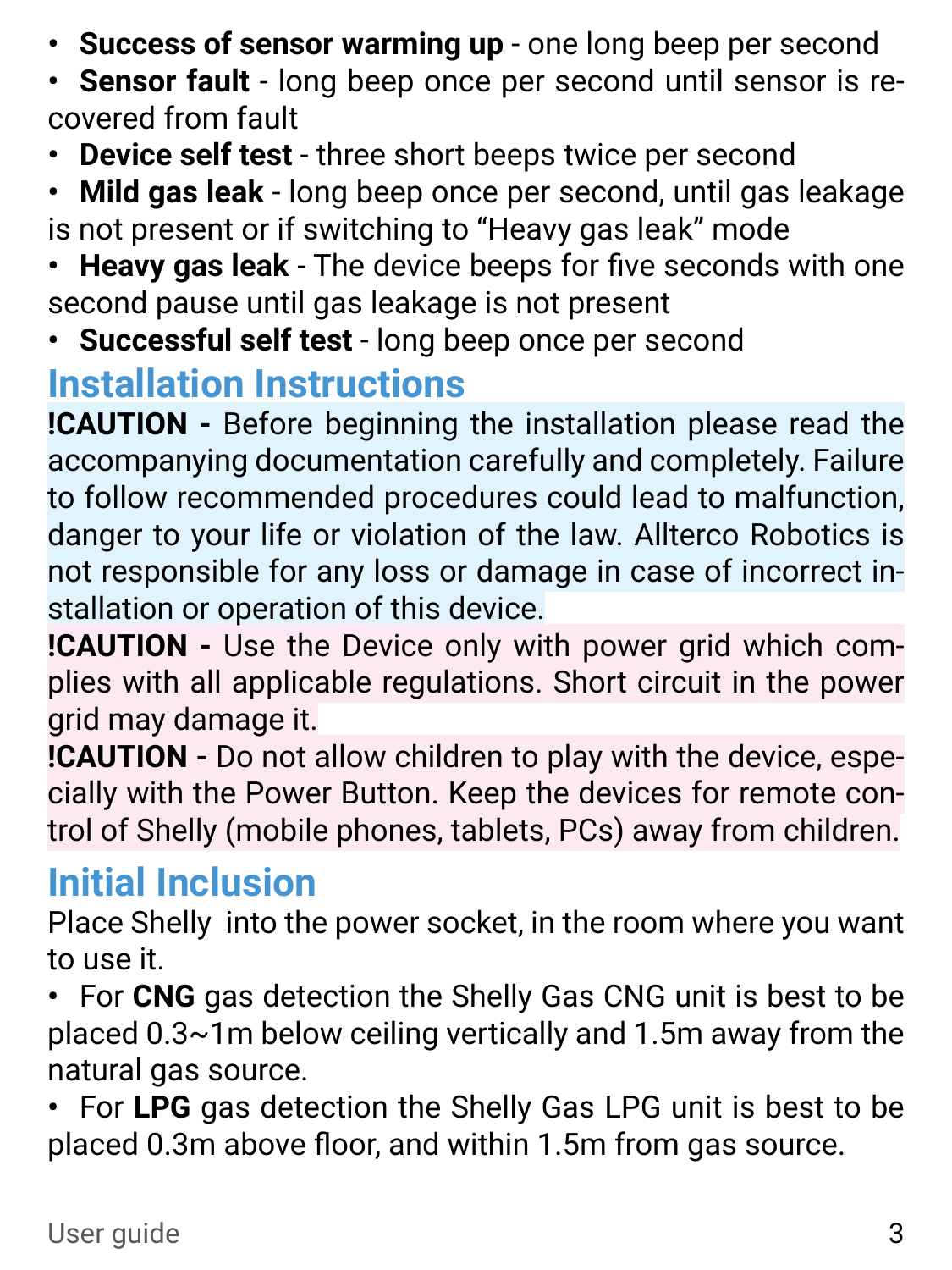The device will make a self test, and in the first 3 minutes the LED ring should turn in a sequence: green->orange->red. After the self test is finished, the LED ring should turn green and the WiFi LED should be blinking, once per second. This means that the device is calibrated and is in AP mode.

## **Factory Reset**

You can return your Shelly Gas to its Factory Settings by pressing and holding the reset button for 10 seconds. Upon successful factory reset the WiFi LED will blink once per second.

## **Introduction to Shelly®**

Shelly® is a family of innovative devices, which allow remote control of electric appliances through mobile phone, PC or home automation system. Shelly® uses WiFi to connect to the devices controlling it (mobile phones, tablets etc.). They can be in the same WiFi network or they can use remote access (through the Internet - Shelly Cloud). Shelly® has an integrated web server, through which the User may adjust, control and monitor the Device. An API can be provided by the Manufacturer. The User can register and access the Shelly Cloud, using either Android or iOS mobile applications, or any internet browser and the web site: **https://my.shelly.cloud/.**

# **Control your home with your voice**

All Shelly devices are compatible with Amazons' Alexa and Googles' assistant. Please see our step-by-step guides on: **https://shelly.cloud/compatibility/Alexa https://shelly.cloud/compatibility/Assistant**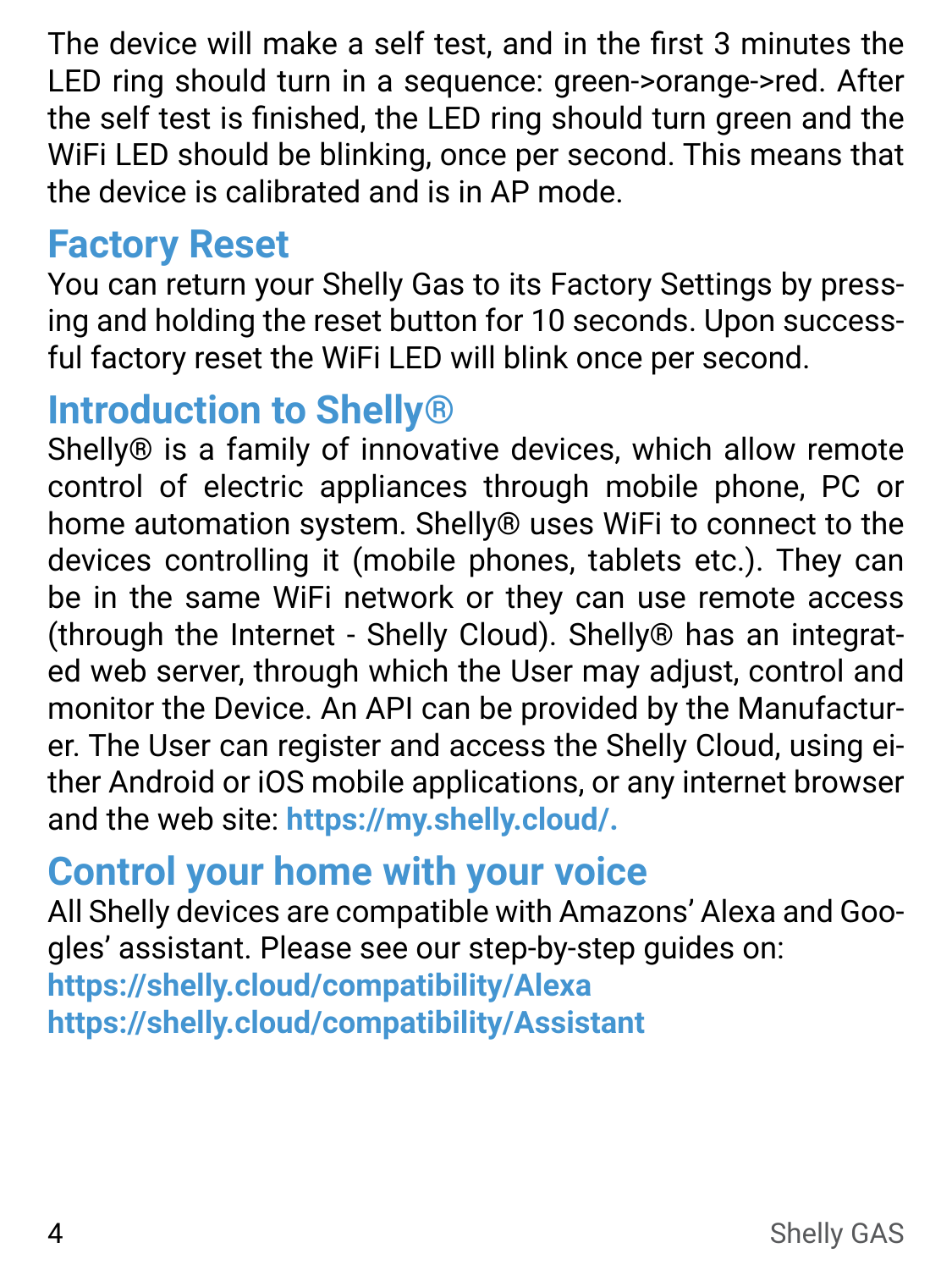# **SHELLY® CLOUD MOBILE APPLICATION**





**The Shelly Cloud mobile application**

Shelly Cloud gives you opportunity to control and adjust all Shelly® devices from anywhere in the world. The only thing you need is connection to the Internet and our mobile application, installed on your smartphone or tablet. To install the application please visit Google Play or App Store.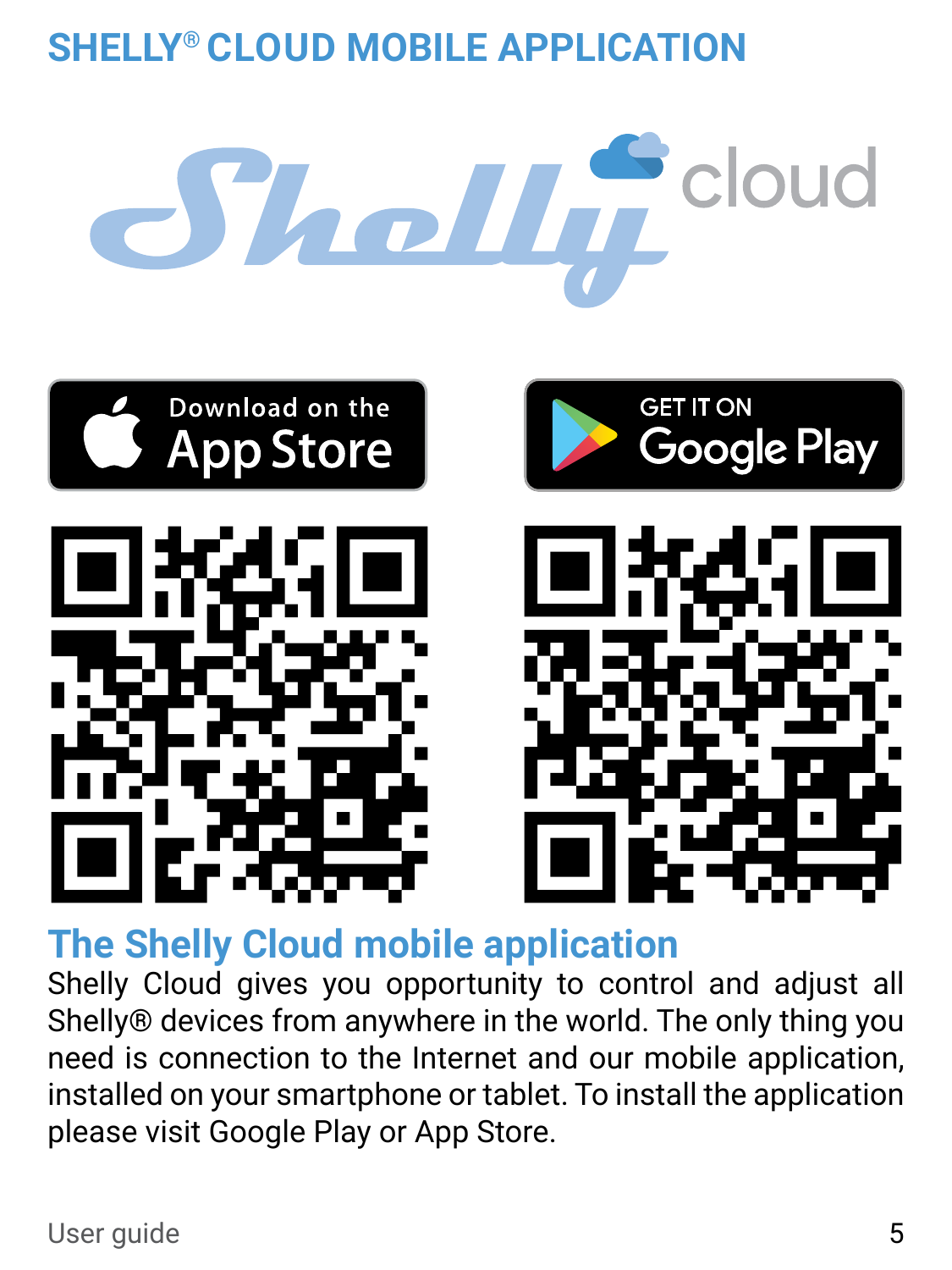

# **Registration**

The first time you open the Shelly Cloud mobile app, you have to create an account which can manage all your Shelly® devices.

# **Forgotten Password**

In case you forget or lose your password, just enter the e-mail address you have used in your registration. You will then receive instructions on how to change your password.

**WARNING!** Be careful when you type your e-mail address during the registration, as it will be used in case you forgot your password.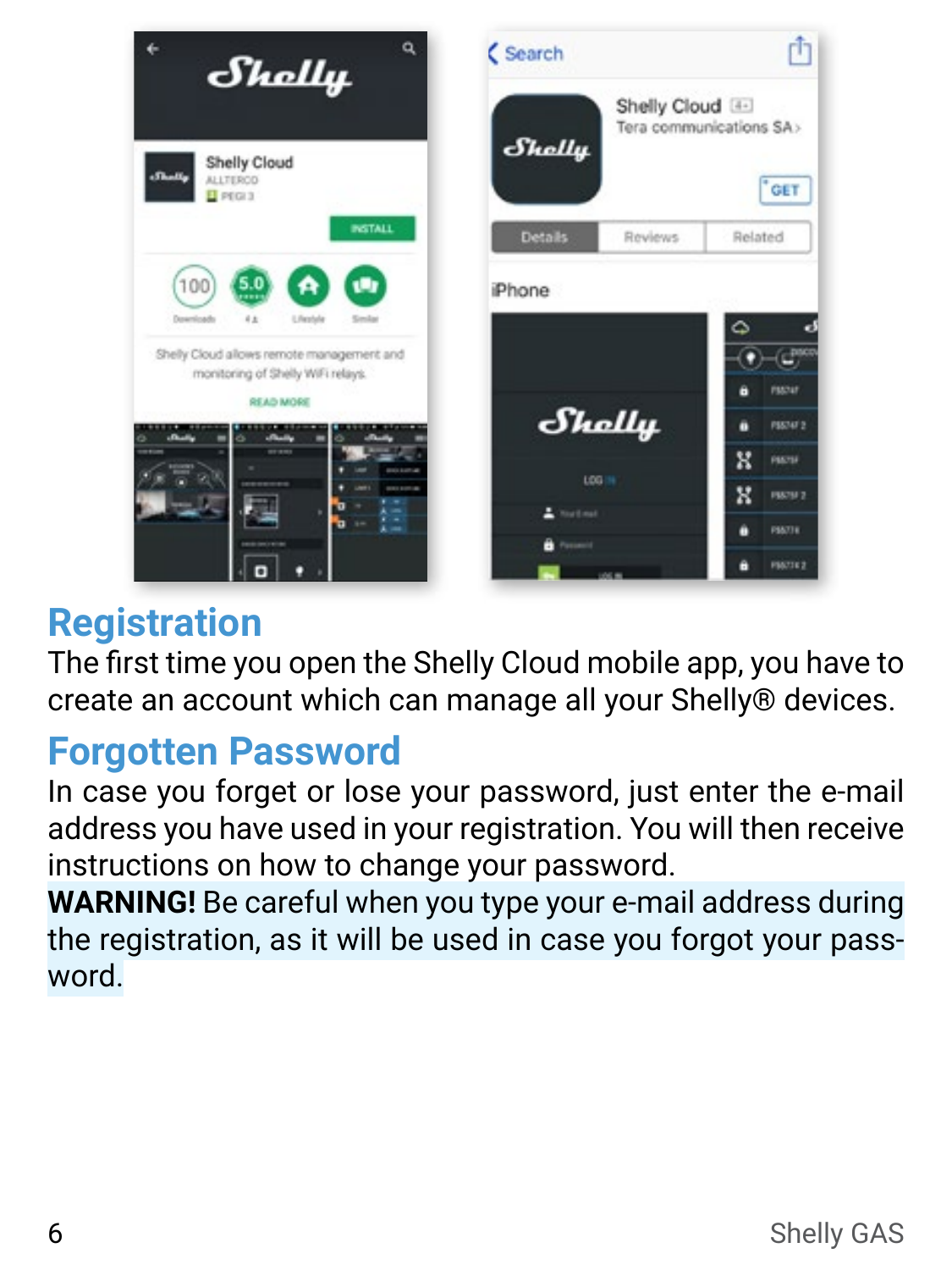

After registering, create your first room (or rooms), where you are going to add and use your Shelly devices. Shelly Cloud allows easy control and monitoring using a mobile phone, tablet or PC.

# **Device Inclusion**

To add a new Shelly device, connect it to the power grid following the Installation Instructions included with the Device.

# **Step 1**

Place your Shelly into the power socket, in the room where you want to use it. The WiFi LED should be blinking, once per second. **WARNING:** If the WiFi LED is not blinking once per second, press and hold the reset button for at least 10 seconds. The WiFi LED should be blinking, once per second. If not, please repeat or contact our customer support at: support@shelly.cloud

#### **Step 2**

#### Choose "Add Device".

In order to add more devices later, use the Menu at the top right corner of the main screen and click "Add Device". Type the name and password for the WiFi network, to which you want to add Shelly.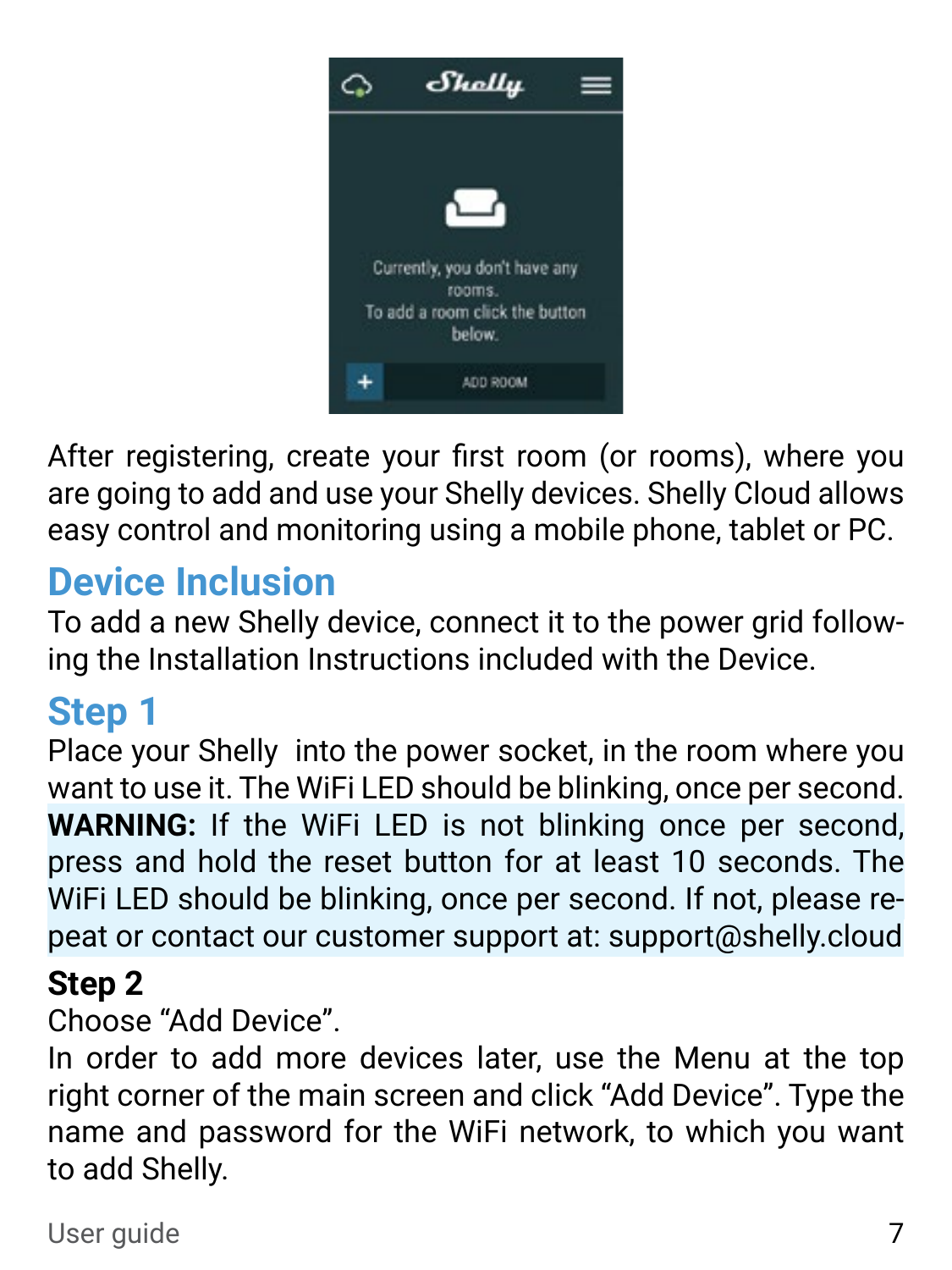### **Step 3**

fined.

If using **iOS**: you will see the following screen(left): On your iOS device open Settings > WiFi and connect to the WiFi network created by Shelly, e.g. ShellySmoke-35FA58. If using **Android**: your phone will automatically scan(right) and include all new Shelly devices in the WiFi network, that you de-



Upon successful Device Inclusion to the WiFi network you will see the following pop-up:

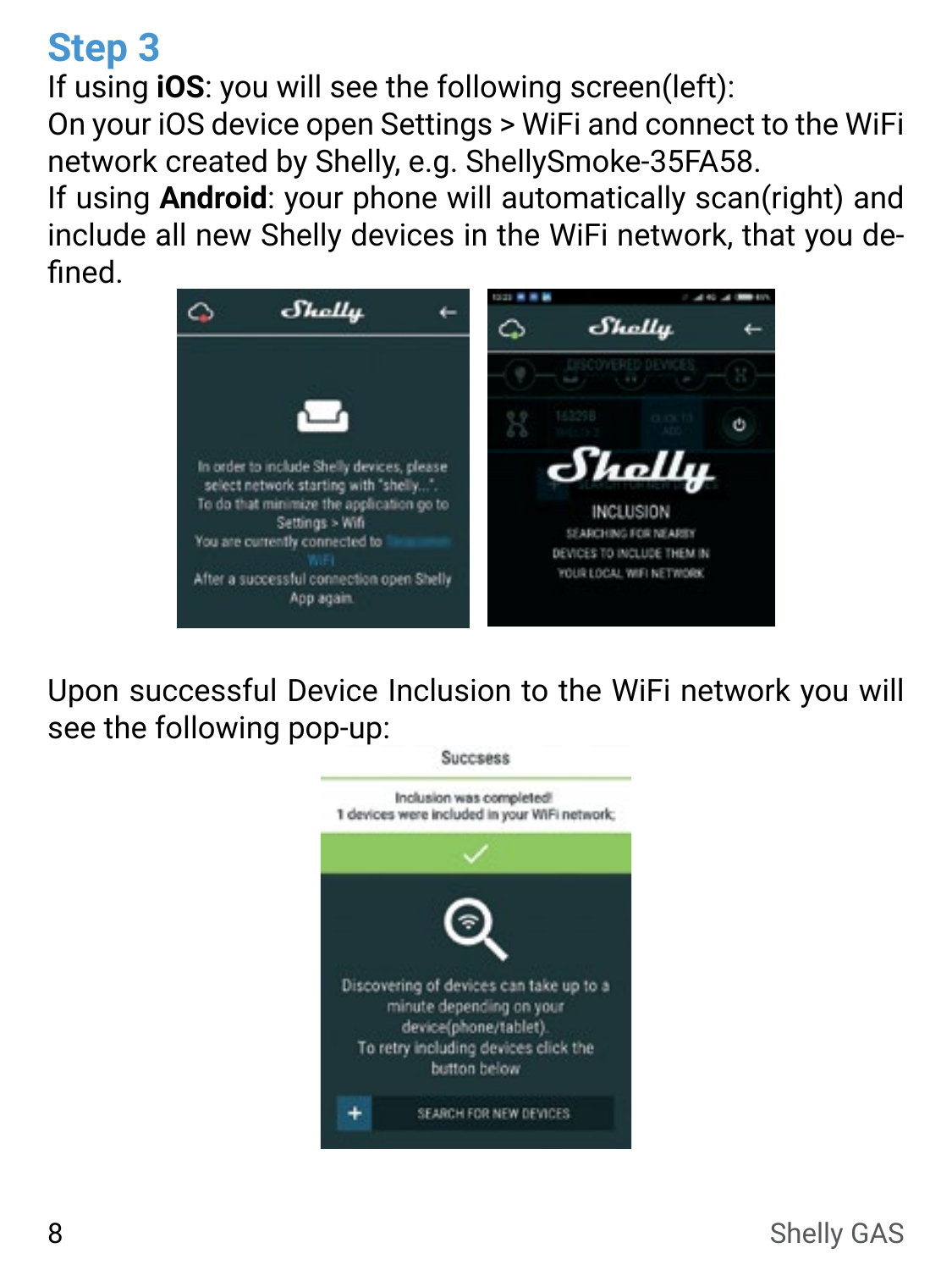#### **Step 4:**

Approximately 30 seconds after discovery of any new devices оn the local WiFi network, а list will be displayed by default in the "Discovered Devices" room.



#### **Step 5:**

Select Discovered Devices and choose the Shelly device you want to include in your account.



#### **Step 6:**

Enter a name for the Device. Choose a Room, in which the device has to be positioned. You can choose an icon or upload a picture to make it easier to recognize. Press "Save Device".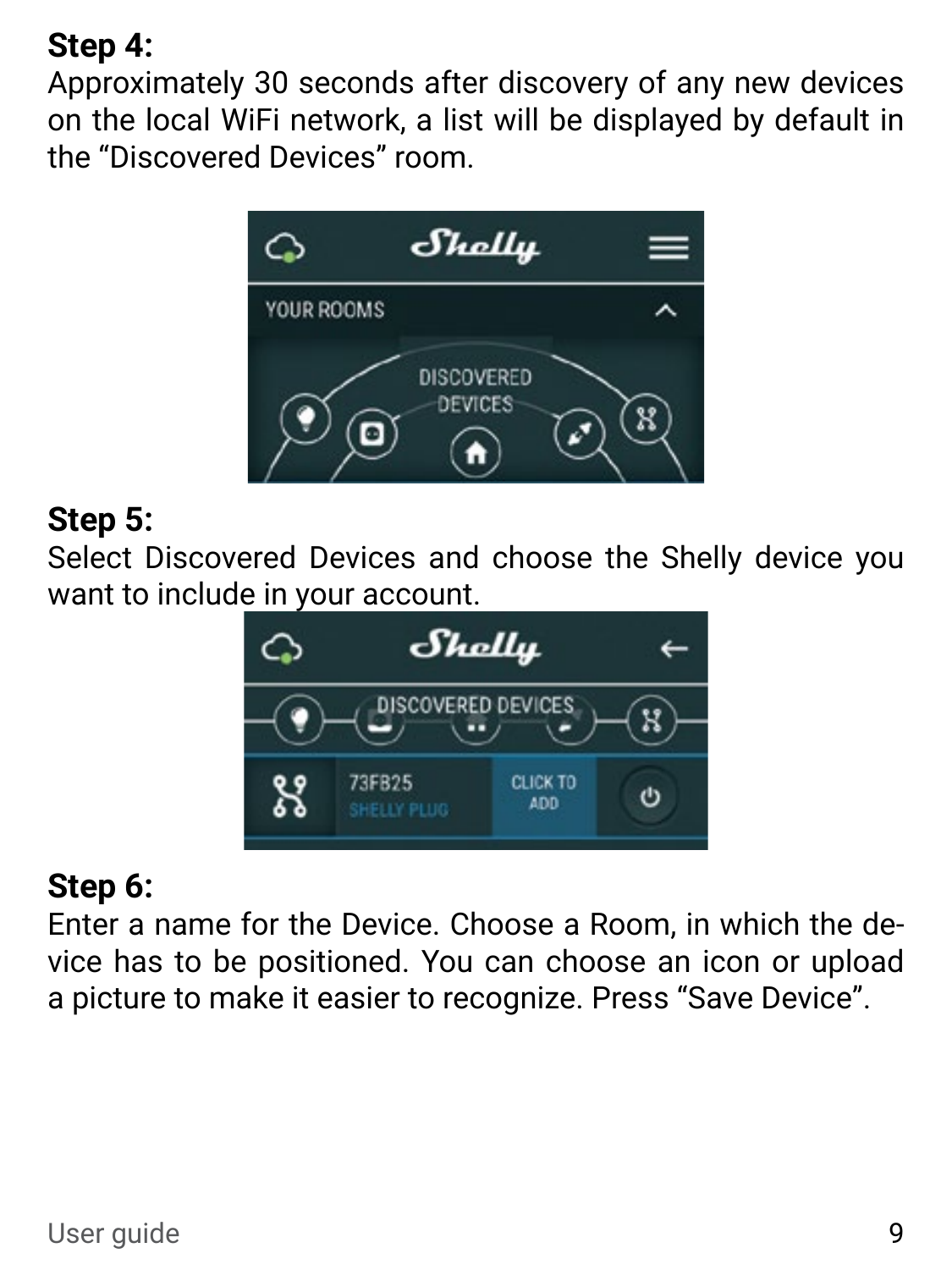

#### **Step 7:**

To enable connection to the Shelly Cloud service for remote control and monitoring of the Device, press "yes" on the following pop-up.

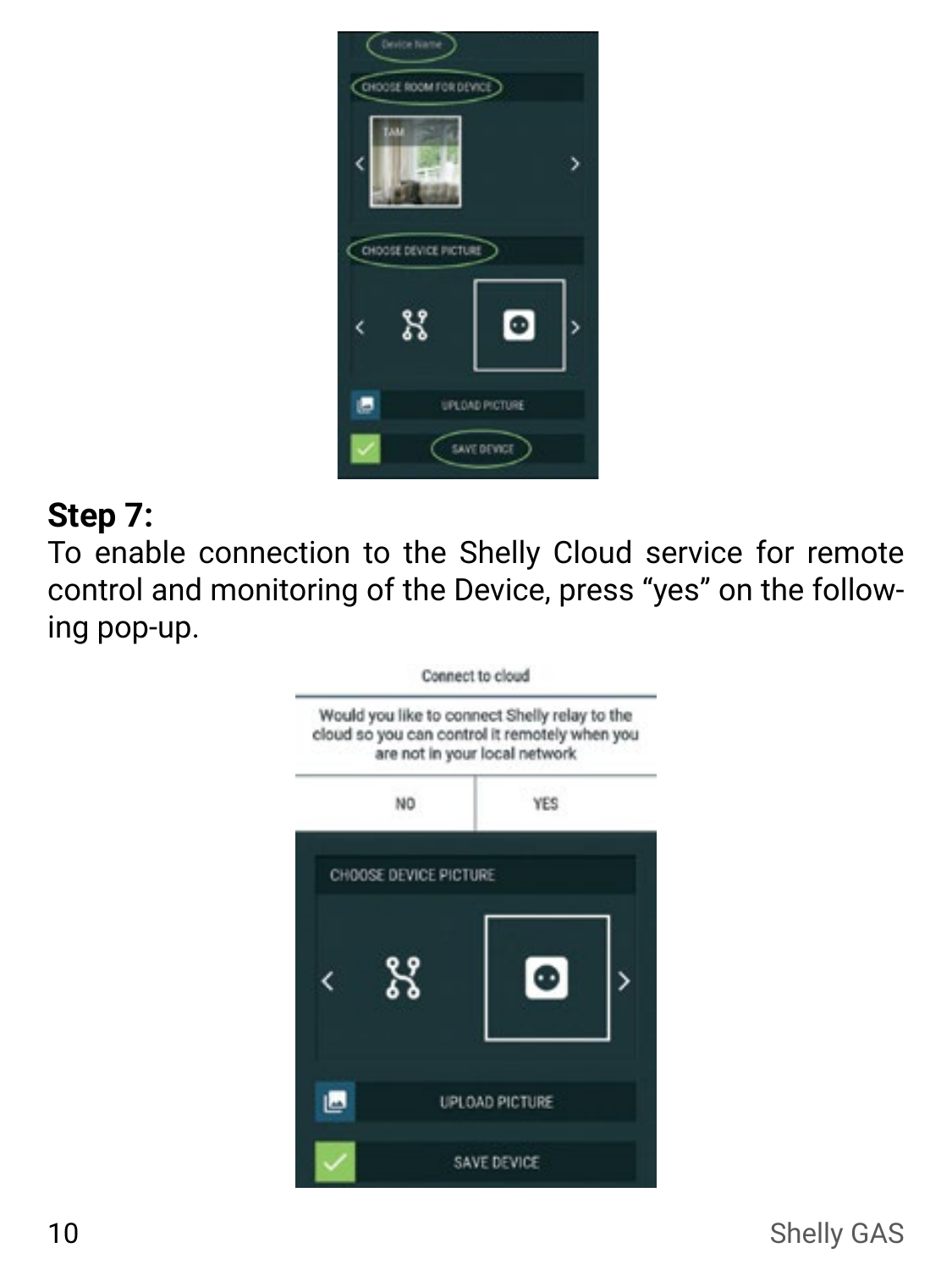# **Shelly devices settings**

After your Shelly device is included in the app, you can control it, change its settings and automate the way it works.



To enter the details menu of the device, click on it's name. From there you may control the device, as well as edit its appearance and settings.

# **Self Test**

Sensor Self Test - Make a self-test of the device.

## **Mute**

Mute the device, when the alarm is on. You can not mute the device, if the alarm is not triggered.

# **Internet/Security**

#### **WiFi Mode - Client**

Allows the device to connect to an available WiFi network. After typing the details in the respective fields, press **Connect**.

#### **WiFi Client Backup**

User quide 11 Allows the device to connect to an available WiFi network, as a secondary (backup), if your primary WiFi network becomes unavailable. After typing the details in the respective fields,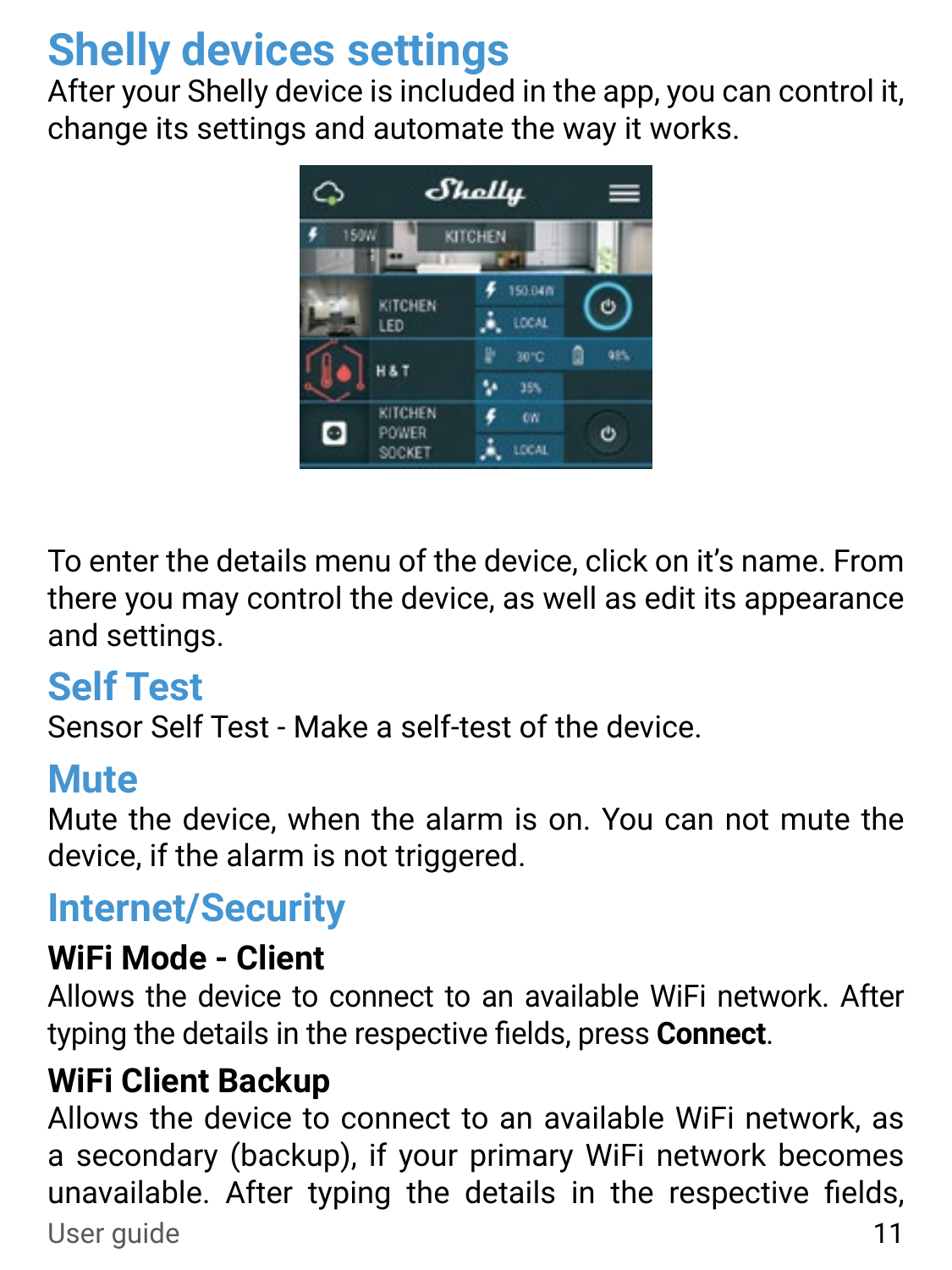press **Set**.

#### **WiFi Mode - Acess Point**

Configure Shelly to create a Wi-Fi Access point. After typing the details in the respective fields, press **Create Access Point.**

#### **Restrict Login**

Restrict the web interface of Shely with a Username and Password. After typing the details in the respective fields, press **Restrict Shelly.**

# **Settings**

#### **Volume**

Define the alarm volume level of the device, when the alarm is triggered. Possible range: 1 ~ 11.

#### **Time Zone and Geo-location**

Enable or Disable the automatic detection of Time Zone and Geo-location.

#### **Factory Reset**

Return Shelly to its factory default settings.

#### **Device Reboot**

Restart your Shelly device.

#### **Device Information**

- **•** Device ID Unique ID of Shelly
- **•** Device IP The IP of Shelly in your Wi-Fi network

#### **Edit Device**

- **•** Device Name
- **•** Device Room
- **•** Device Picture

When you are done editing press **Save Device**.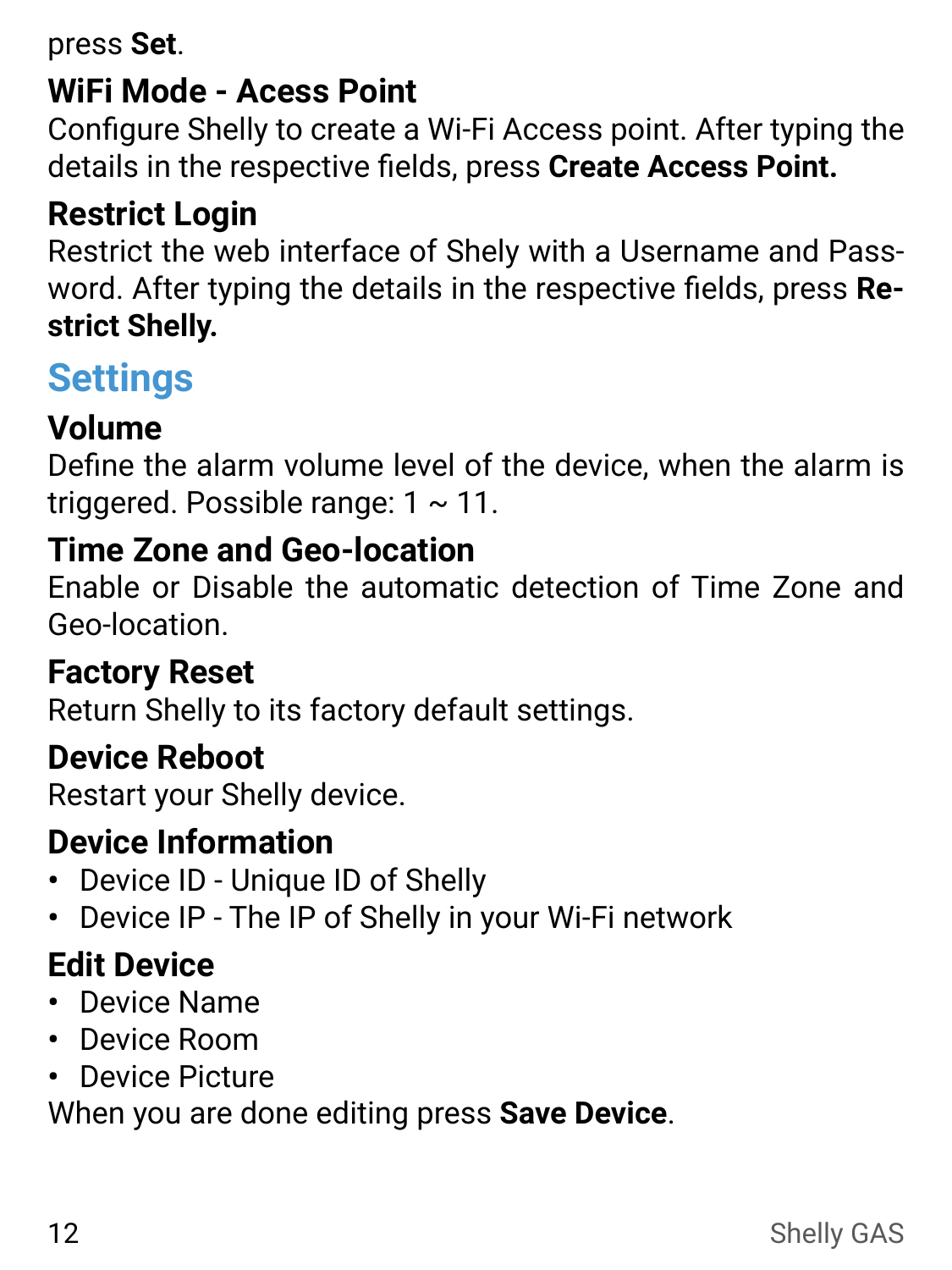## **THE EMBEDDED WEB INTERFACE**

Even without the mobile app Shelly can be set and controlled through a browser and connection of a mobile phone or tablet.

#### **Abbreviations used**

- **• Shelly-ID** consists of 6 or more characters. It may include numbers and letters, for example **35FA58.**
- **• SSID** the name of the WiFi network, created by the device, for example **ShellyGas-35FA58.**
- **• Access Point (AP)** in this mode in Shelly creates its own WiFi network.

**• Client Mode (CM)** – in thismode in Shelly connects to another WiFi network.

# **Installation/Initial inclusion**

#### **Step 1**

Place Shelly into the power socket, in the room where you want to use it. The device will make a self test, and in the first 3 minutes the LED ring should turn in a sequence: **green->orange- >red**. After the self test is finished, the LED ring should turn green and the WiFi LED should be blinking, once per second. This means that the device is calibrated and is in AP mode.

**CAUTION!** If the WiFi LED is not blinking once per second, press and hold the reset button for at least 10 seconds. The WiFi LED should be blinking, once per second. If not, please repeat or contact our customer support at: **support@shelly.cloud**

#### **Step 2**

When WiFi LED is blinking once per second, Shelly has created a WiFi network, with name such as **ShellyGas-35FA58**. Connect to it.

## **Step 3**

User quide 13 Type **192.168.33.1** into the address field of your browser to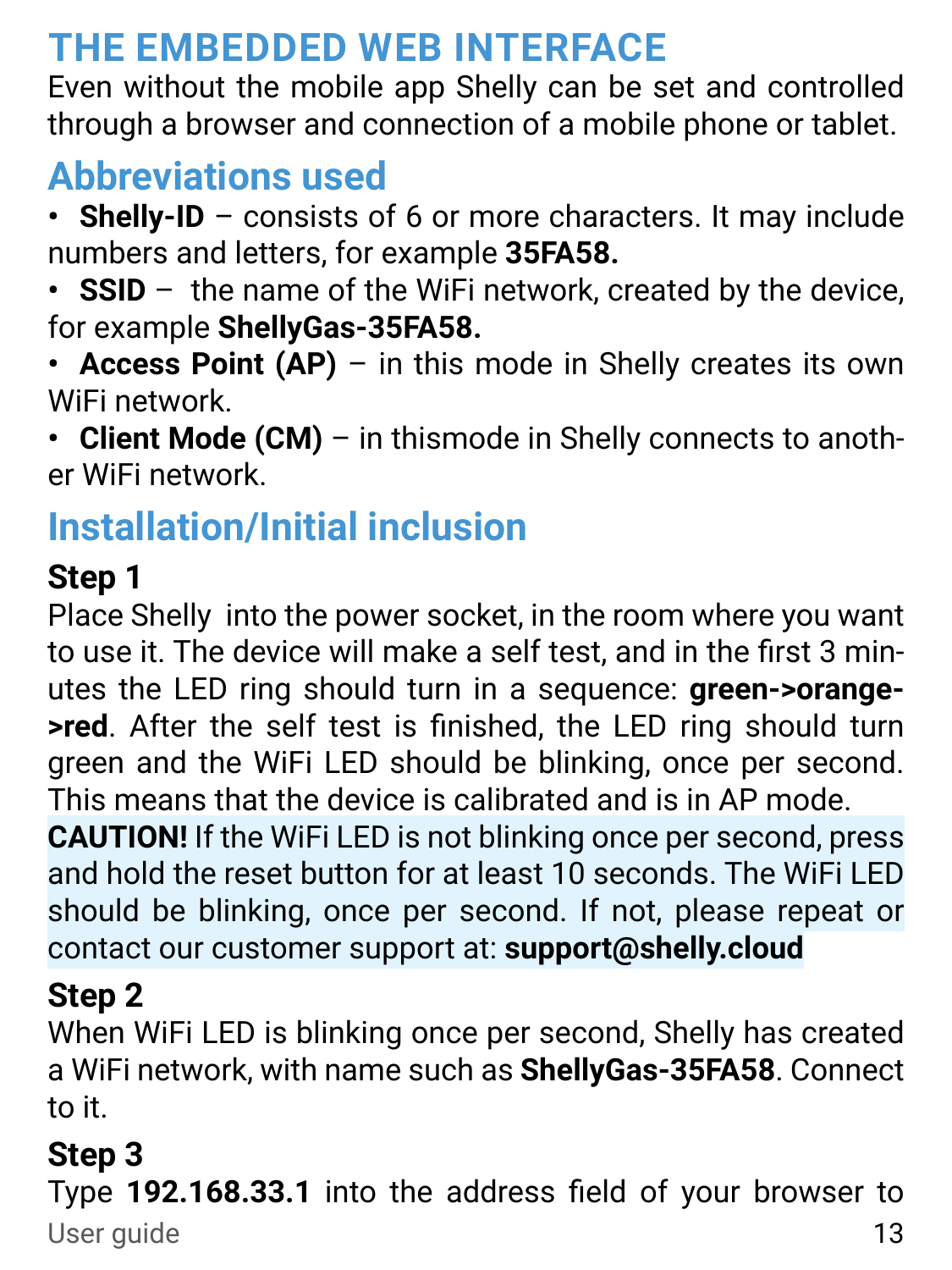load the web interface of Shelly.

# **General - Home Page**

This is the home page of the embedded web interface.

- **•** Current alarm status
- **•** Current PPM\* count
- **•** Connection to Cloud
- **•** Present time
- **•** Settings
- \* PPM intensity of combustible gas in the area

# **Self test**

Make a self-test of the device.

## **Mute**

Mute the device, when the alarm is on. You can not mute the device, if the alarm is not triggered.

## **Internet/Security**

#### **WiFi Mode - Client**

Allows the device to connect to an available WiFi network. After typing the details in the respective fields, press **Connect.**

#### **WiFi Client Backup**

Allows the device to connect to an available WiFi network, as a secondary (backup), if your primary WiFi network becomes unavailable. After typing the details in the respective fields, press **Set**.

#### **WiFi Mode - Acess Point**

Configure Shelly to create a Wi-Fi Access point. After typing the details in the respective fields, press **Create Access Point.**

#### **Restrict Login**

Restrict the web interface of Shely with a Username and Pass-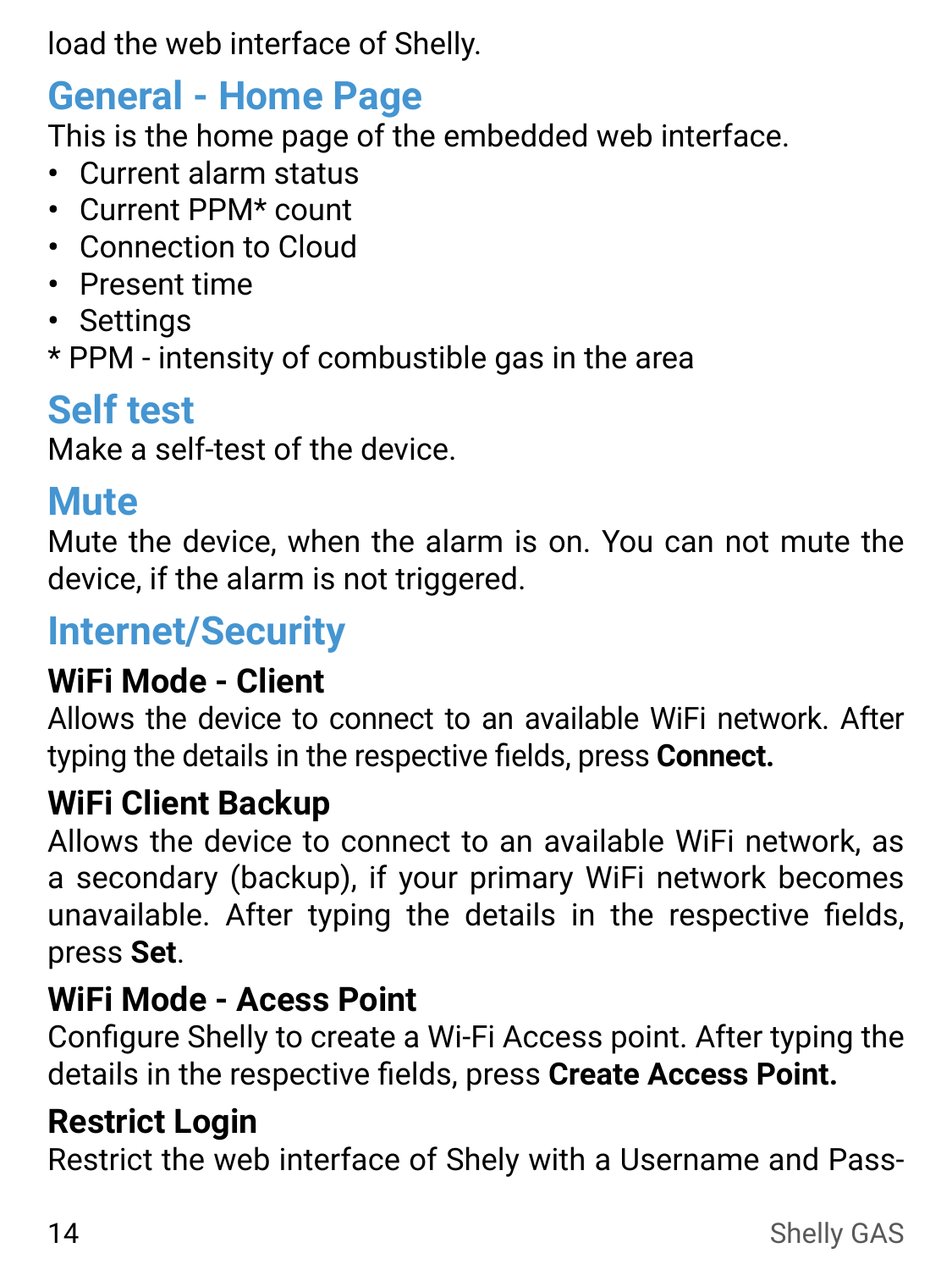word. After typing the details in the respective fields, press **Restrict Shelly**.

#### **SNTP Server**

You can change the default SNTP server. Enter the address, and click **Save**.

## **Advanced - Developer Settings**

Here you can change the action execution:

- **•** Via CoAP (CoIOT)
- **•** Via MQTT

## **Cloud**

You can Activate/Deactivate the connection to Shelly Cloud. **ATTENTION!** To reset the device, press and hold the Button for at least 10 seconds. Upon successful factory reset, Shelly will make a lond sound.

# **Settings**

## **Time Zone and Geo-location**

Enable or Disable the automatic detection of Time Zone and Geo-location. If Disabled you can define it manually.

#### **Volume**

Define the alarm volume level of the device, when the alarm is triggered. Possible range:  $1 \sim 11$ .

#### **Firmware Upgrade**

Shows present firmware version. If a newer version is available, you can update your Shelly by clicking Upload to install it.

#### **Factory reset**

Return Shelly to its factory settings.

#### **Device Reboot**

Reboots the device.

#### User quide 15